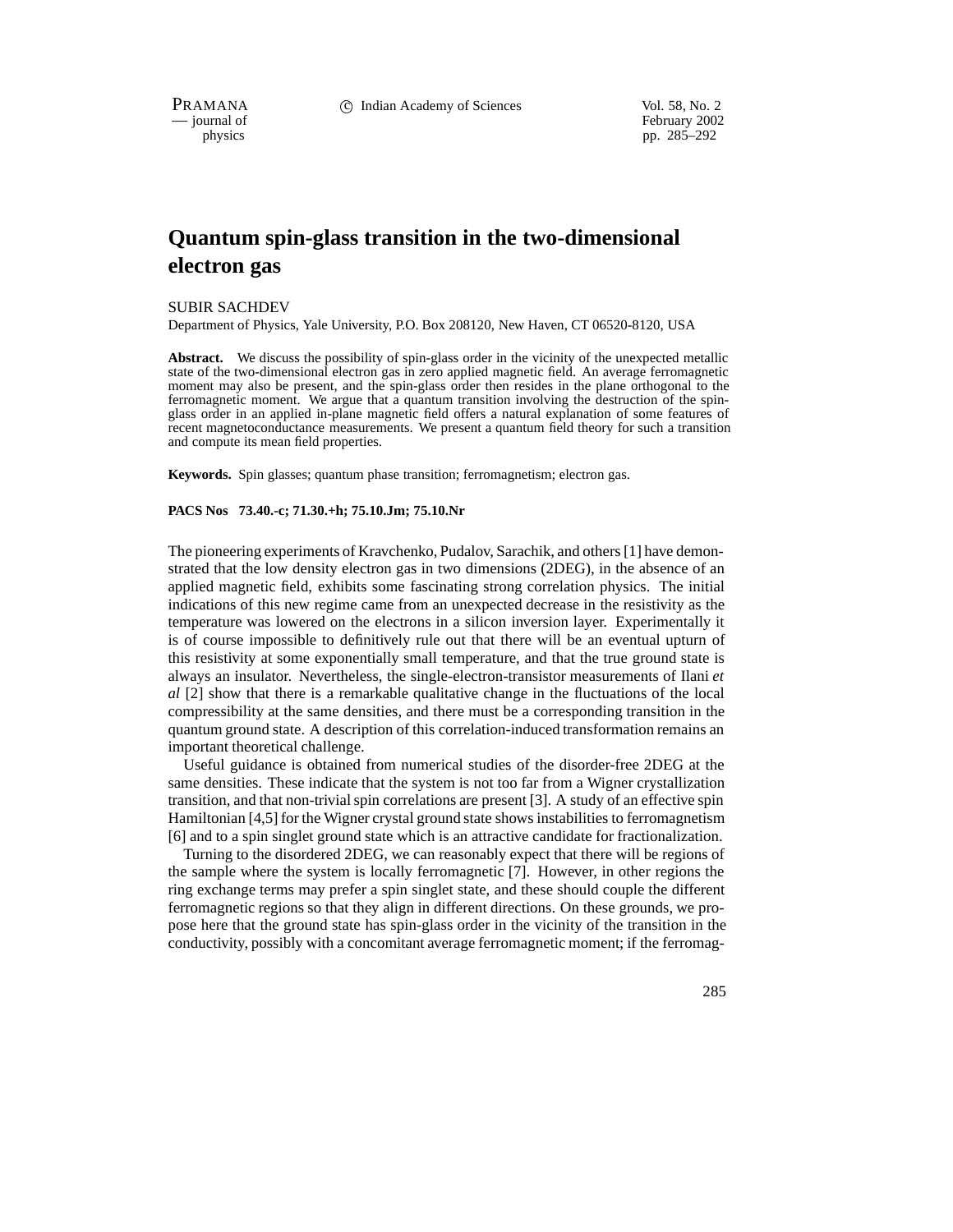#### *Subir Sachdev*

netic moment is non-zero, the spin-glass order resides in a plane (in spin space) orthogonal to the direction of the moment. We expect that the spin-glass character is stronger on the metallic side, while the ferromagnetic character of the ground state becomes stronger as the density of electrons is reduced, and this is partially responsible for the decrease in the conductivity. Other arguments for the proximity of the spin-glass order, which were based directly on the theory of disordered metal, were presented in [8].

Our proposal is also motivated by the recent experimental studies of the magnetization of 2DEG [9–11]. In particular, the measurements by Vitkalov *et al* [9] in an in-plane ('parallel') magnetic field, *H*, indicate that there is a well-defined critical field  $H_{\sigma}$ , dependent on the density of 2DEG, at which the magnetoconductance displays a kink-like feature, and which they identify with a quantum phase transition. For a clean 2DEG it is natural to interpret  $H_{\sigma}$  as a saturation field, above which all electrons have their spin polarized in the direction of the applied field. In a disordered 2DEG there is no reason for all regions of the sample to respond in the same manner, and there will always be local configurations in which the electrons prefer to form low spin clusters at these relatively weak fields. Naively, one would then conclude that the magnetization of a disordered 2DEG should evolve smoothly as a function of the applied field, without non-analytic structure at any critical field  $H_{\sigma}$ . A simple way out of this dilemma is to search for some other order parameters associated with the preserved symmetry of spin rotations about the direction of the applied field. Spin-glass order in the plane perpendicular to the magnetic field is our proposed candidate: this order is present for  $H < H_{\sigma}$ , but vanishes for  $H > H_{\sigma}$  when the polarization of many spins along the direction of the applied field reduces their 'canting' enough to disrupt temporal memory of their orientation in the orthogonal plane.

(The discussion of this present paper will restrict attention to the case where  $H_{\sigma} > 0$ .) Experimentally, it is known that  $H_{\sigma}$  decreases as the density of electrons decreases, and a possible reason for this is the increase in the spontaneous ferromagnetic moment which acts as an effective magnetic field. It is possible that there is a density at which  $H_{\sigma}$  reaches zero: this corresponds to a transition at  $H = 0$ , driven by tuning the density, between a ferromagnetic state with spin-glass order in the transverse plane and an ordinary ferromagnet. The theory for this density-tuned transition will be similar to the field-tuned transition described below, but will not be presented here: it follows by combining the results below with those of  $[12-14]$ .

The presence of a critical point at  $H = H_{\sigma}$  also leads to a natural explanation of another puzzling feature of the data. For the density at which  $H_{\sigma}$  was small, it was found that the characteristic *H*-width of the magnetoconductance feature scaled roughly as the absolute temperature,  $\sim k_B T$ . (We have absorbed a factor of  $g\mu_B$  in the definition of *H*, where  $\mu_B$ is the Bohr magneton and *g* is the *g*-factor of electrons in the silicon conduction band.) A trivial system whose thermodynamics depends only on  $H/T$  are the isolated free spins. However, given the large exchange interaction energies between the electrons, it appears extremely unlikely that there is a sufficient density of isolated free moments to lead to a significant change in the magnetoconductance. Indeed there is a 'catch-22' here: if the moments are really isolated enough to behave as free spins, their coupling to the itinerant electrons is weak and they have a negligible effect on the conductance. The presence of a spin-glass quantum critical point at  $H = H_{\sigma}$  offers an alternative route to obtaining a characteristic field of order *T*. Indeed it can be argued on rather general grounds that if the quantum critical point obeys the hyperscaling property, and if *H* couples to a conserved total spin, then the characteristic field scale will be of order  $k_B T$  [15].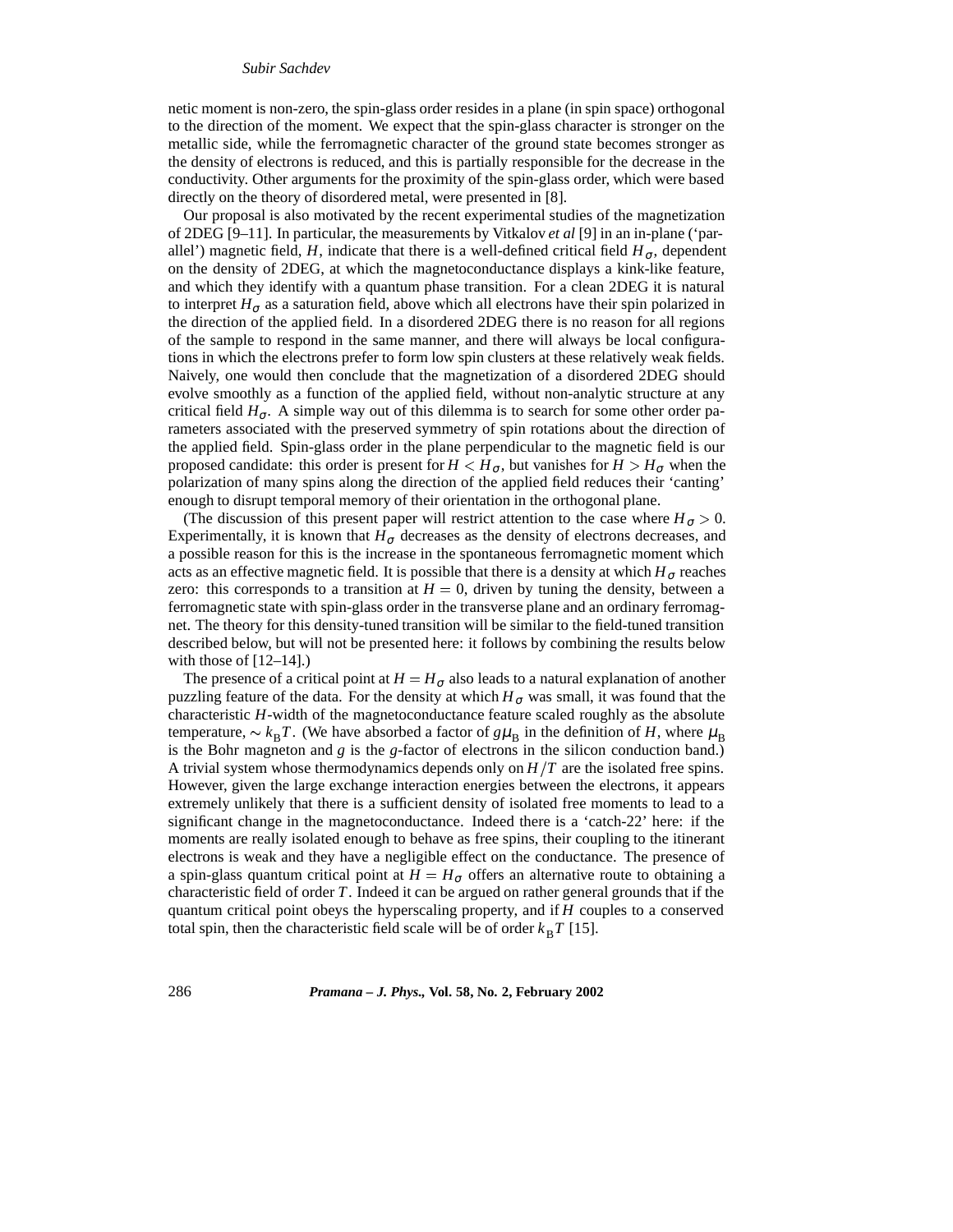#### *Quantum spin-glass transition*

It is now appropriate to mention some very interesting recent observations of glassy behavior, persisting in the metallic phase, by Bogdanovich and Popović  $[16]$ , which appear to be consistent with our proposal. These authors made the connection to glassy behavior in models of charge transport of spinless electrons [17], while here we will focus only on the spin degrees of freedom.

We will now propose a quantum field theory for the transition at  $H = H_{\sigma}$ . We will follow a general approach to quantum spin-glasses developed in [12] and reviewed in chapter 16 of [18]. In the presence of an applied magnetic field, there is only a  $U(1)$  symmetry of spin rotations about the direction of the applied field, and we are interested in singularity in the dependence of the conserved 'charge' of this symmetry (the magnetization) on the applied field. A general theory for such transitions was presented in [19] and in ch. 11 of [18]. Here we will extend this theory to random systems with spin-glass order by combining it with the methods of [12].

Let us assume that the field *H* is applied in the *z* direction, and let  $S_\alpha(r, \tau)$  with  $\alpha = x, y$ be the component of the electron spin density in the orthogonal*x*,*y* plane at the spatial point *r* and at imaginary time <sup>τ</sup>. We use the standard replica method to treat the quenched disorder: consequently, we introduce replica indices  $a = 1, \ldots, n$ , and the spin density  $S_{\alpha a}(r, \tau)$ . The quantum theory for spin-glass order is expressed in terms of the order parameter functional  $Q^{ab}_{\alpha\beta}(r, \tau_1, \tau_2)$  which is

$$
Q_{\alpha\beta}^{ab}(r,\tau_1,\tau_2) \sim S_{\alpha a}(r,\tau_1) S_{\beta b}(r,\tau_2). \tag{1}
$$

By applying the methods developed in [12,18] to spin-glass order in the *x*,*y* plane in the presence of an applied magnetic field we obtain the following low order terms in the effective action for  $Q_{\alpha\beta}^{ab}(r, \tau_1, \tau_2)$ :

$$
\mathcal{S}_{sg} = \int d^d r \left\{ \frac{1}{\kappa} \int d\tau \sum_{a} \left[ \frac{1}{2} \left( -i \frac{\partial}{\partial \tau_1} + i \frac{\partial}{\partial \tau_2} \right) \varepsilon_{\alpha \beta} \right. \right.\left. + (H - H_{\sigma}^0) \delta_{\alpha \beta} \right] \mathcal{Q}_{\alpha \beta}^{aa} (x, \tau_1, \tau_2) \Big|_{\tau_1 = \tau_2 = \tau} \left. + \frac{1}{2} \int d\tau_1 d\tau_2 \sum_{ab} \left[ \nabla \mathcal{Q}_{\alpha \beta}^{ab} (r, \tau_1, \tau_2) \right]^2 \right.\left. - \frac{\kappa}{3} \int d\tau_1 d\tau_2 d\tau_3 \sum_{abc} \mathcal{Q}_{\alpha \beta}^{ab} (r, \tau_1, \tau_2) \mathcal{Q}_{\beta \rho}^{bc} (r, \tau_2, \tau_3) \mathcal{Q}_{\rho \alpha}^{ca} (r, \tau_3, \tau_1) \right.\left. + \frac{1}{2} \int d\tau \sum_{a} \left[ u \mathcal{Q}_{\alpha \beta}^{aa} (r, \tau, \tau) \mathcal{Q}_{\alpha \beta}^{aa} (r, \tau, \tau) + v \mathcal{Q}_{\alpha \alpha}^{aa} (r, \tau, \tau) \mathcal{Q}_{\beta \beta}^{aa} (r, \tau, \tau) \right] \right\}, \tag{2}
$$

where  $d = 2$  is the spatial dimensionality, summation of the spin indices  $\alpha, \beta, \rho$  over *x*, *y* is implied,  $\varepsilon_{\alpha\beta}$  is the antisymmetric tensor,  $H^0_{\sigma}$  is the mean-field value of the critical field (which will be renormalized by fluctuations),  $\kappa, u, v$  are the coupling constants, and we have omitted an additional quadratic term which has no influence on the mean-field theory, but does play an important role in the violation of hyperscaling in the perturbative fluctuations [12]. In a metal with an appreciable contribution of low energy spin excitations associated with the particle-hole continuum, there will also be an additional dissipative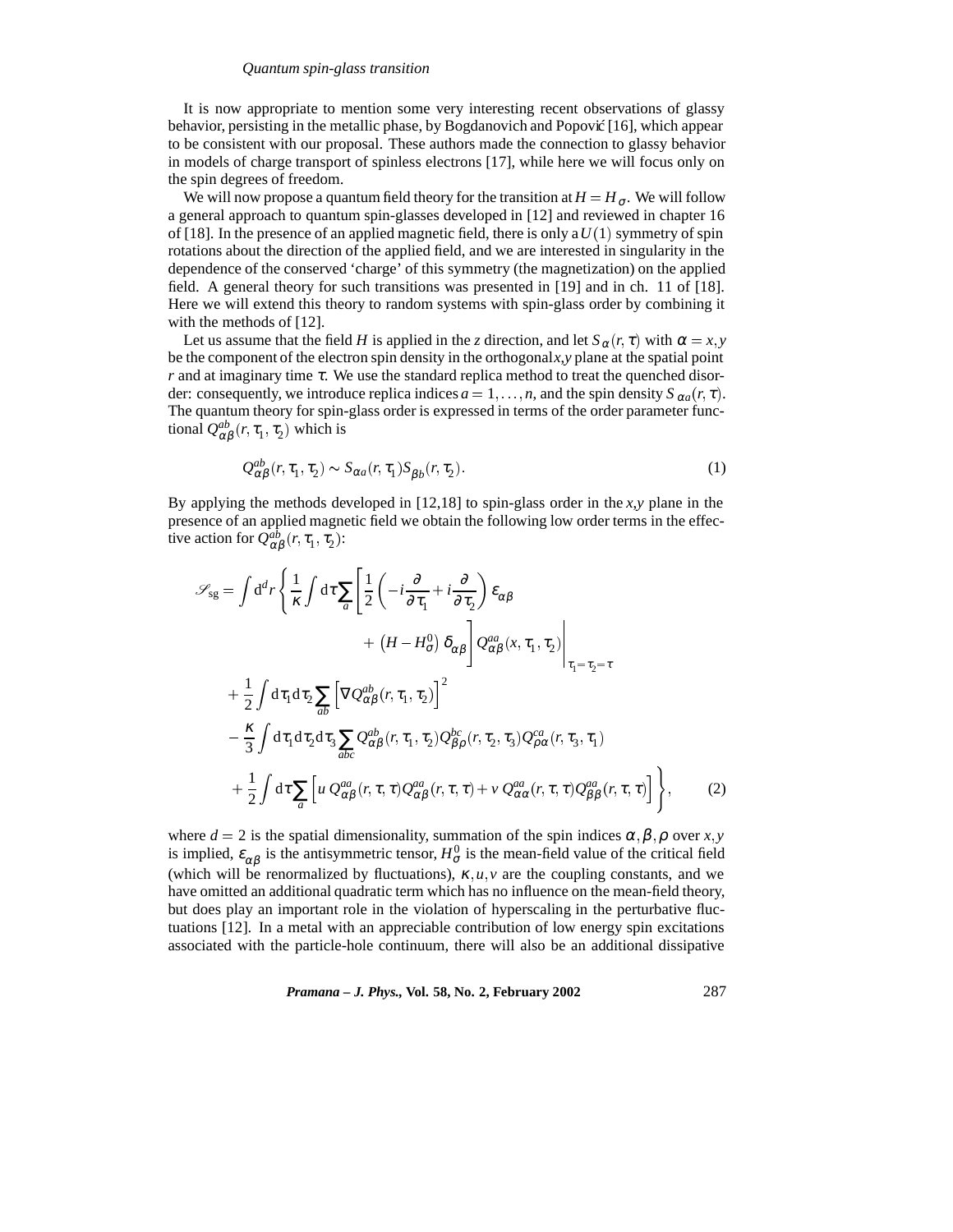#### *Subir Sachdev*

term in the action, as discussed in [20]: in the present situation with strong local correlations we believe this is unlikely to be the case, and so have omitted such a term above.

An important property of (2) is that the field  $H$  couples to a conserved  $U(1)$  charge: consequently changes in *H* can be absorbed by a time-dependent gauge transformation which is equivalent to a transformation into a 'rotating reference frame' [15,18]. More specifically, if we generalize the action to a time-dependent field  $H(\tau)$ , then it is invariant under the infinitesimal transformation

$$
Q_{\alpha\beta}^{aa}(r,\tau_1,\tau_2) \to Q_{\alpha\beta}^{aa}(r,\tau_1,\tau_2) - \varepsilon_{\alpha\gamma}\phi(\tau_1)Q_{\gamma\beta}(r,\tau_1,\tau_2) - \varepsilon_{\beta\gamma}\phi(\tau_2)Q_{\alpha\gamma}(r,\tau_1,\tau_2)
$$
  
\n
$$
H(\tau) \to H(\tau) - i\partial_{\tau}\phi(\tau),
$$
\n(3)

where  $\phi(\tau)$  is infinitesimal. If the critical point at  $H = H_{\sigma}$  satisfies strong hyperscaling properties, then (3) implies that the free energy density  $\mathscr{F}_{sg}$  obeys

$$
\mathscr{F}_{sg} = \mathscr{F}_0 + T^{\mu} \Phi \left( \frac{H - H_{\sigma}}{T^{\varphi}} \right),\tag{4}
$$

where the exponents  $\mu = 1 + d/z$ ,  $\varphi = 1$ , *z* is the dynamic critical exponent, and  $\Phi$  is a scaling function. Taking the *H* derivative of (4) we obtain the magnetization

$$
M = M_0 - T^{\mu - \varphi} \Phi' \left( \frac{H - H_{\sigma}}{T^{\varphi}} \right),
$$
\n<sup>(5)</sup>

where  $M_0$  is the background ferromagnetic magnetization present for  $H \gg H_{\sigma}$ . The onset of spin-glass order causes a decrease in this magnetization as *H* is lowered. A related scaling form should also hold for the magnetoconductance.

We illustrate the above behavior of the magnetization by a simple mean field analysis of  $\mathcal{S}_{sg}$  in (2). Unfortunately these mean field results do not satisfy hyperscaling properties appropriate to any value of  $d$ , and the reasons for this are similar to those discussed at length in [12] for other quantum spin-glasses. The actual situation for realistic spin-glasses remains an open problem, as an analysis of fluctuations about the mean field solutions leads to a runaway flow to strong coupling. If our proposal is indeed the correct explanation for the experimental data [9], then the hyperscaling prediction  $\varphi = 1$  must be valid for  $d = 2$ .

At the mean-field saddle-point, we may make the following ansatz for  $Q_{\alpha\beta}^{ab}(r, \tau_1, \tau_2)$ based on the requirements of translational invariance in space and time (we henceforth set  $k_{\rm B} = 1$ :

$$
Q_{\alpha\beta}^{ab}(r,\tau_1,\tau_2) = T \sum_{\omega_n} \widetilde{D}_{\alpha\beta}^{ab}(\omega_n) e^{-i\omega_n(\tau_1 - \tau_2)},
$$
\n(6)

where  $\omega_n$  is a Matsubara frequency, and

$$
\widetilde{D}_{\alpha\beta}^{ab}(\omega_n) = \delta_{ab} D_{\alpha\beta}(\omega_n) + \delta_{\alpha\beta} \frac{\delta_{\omega_n,0}}{T} q_{\text{EA}}.
$$
\n(7)

The first, replica-diagonal term in (7) is the local dynamic spin susceptiblity in the *x*,*y* plane, while  $q_{EA}$  is the Edwards–Anderson spin-glass order parameter. For simplicity we have assumed a replica-symmetric form for the spin-glass order – replica symmetry is not broken for the terms included in (2), but is broken when higher order terms are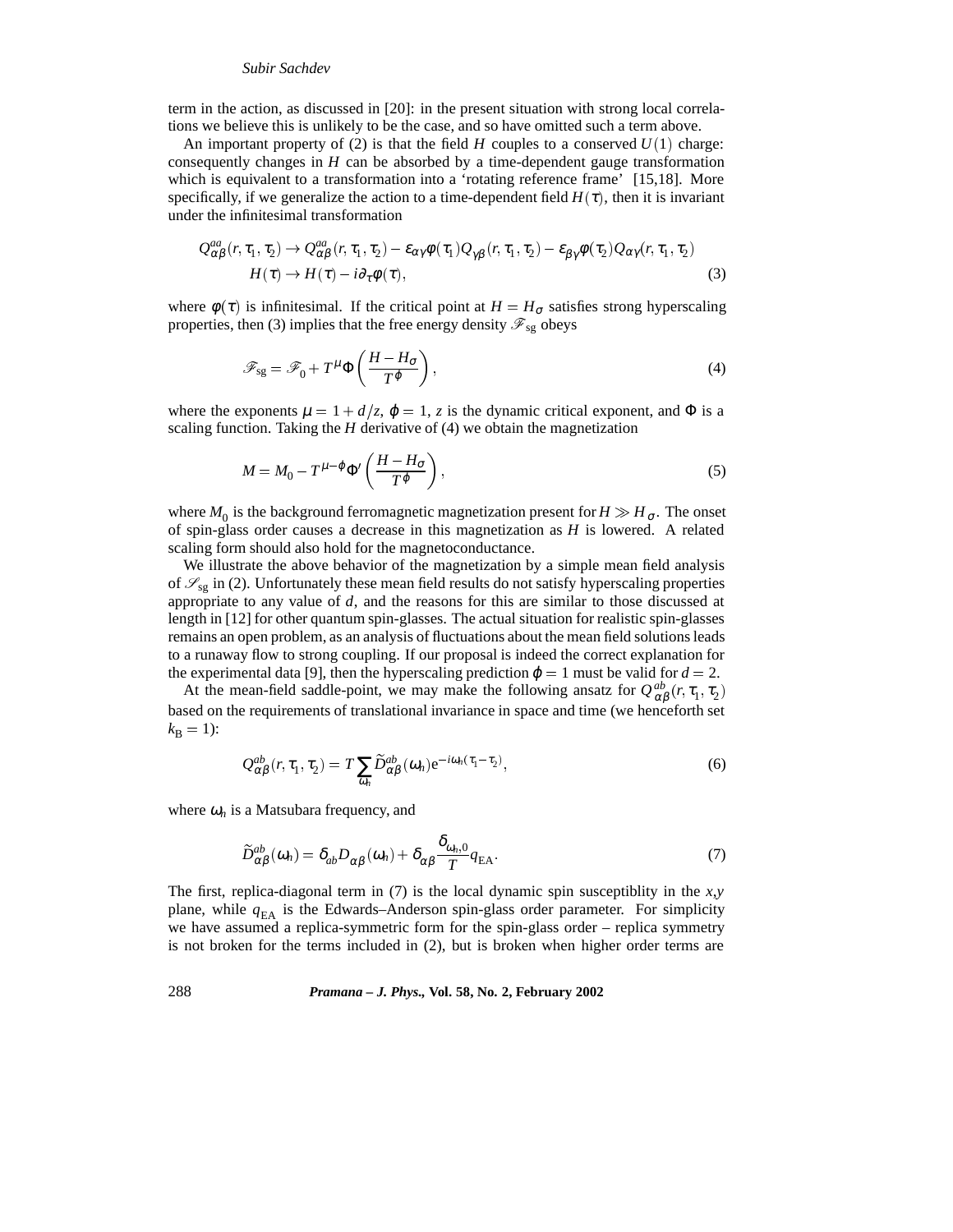## *Quantum spin-glass transition*

included: this is as discussed in [12]. Note also that the second term in (7) also includes a contribution of  $q_{EA}$  along the replica diagonal – this is unlike the usual procedure in the theory of classical spin-glasses; the diagonal contribution here accounts for the long-time limit of the local spin correlation function. Further analysis is simplified by rewriting the  $D_{\alpha\beta}$  in 'circularly-polarized' components:

$$
D_{xx} = D_{yy} = \frac{1}{2} (D_{+-} + D_{-+}),
$$
  
\n
$$
D_{xy} = -D_{yx} = \frac{i}{2} (D_{+-} - D_{-+}).
$$
\n(8)

Inserting (6)–(8) into (2) we obtain the following expression for the free energy density after taking the limit  $n \to 0$ :

$$
\mathscr{F}_{sg} = \mathscr{F}_{0} + \frac{T}{\kappa} \sum_{\omega_{n}} \Big\{ (-i\omega_{n} + H - H_{\sigma}) D_{+-}(\omega_{n}) \n+ (i\omega_{n} + H - H_{\sigma}) D_{-+}(\omega_{n}) + 2q_{EA} (H - H_{\sigma}) \Big\} \n- \frac{\kappa T}{3} \sum_{\omega_{n}} \Big\{ D_{+-}^{3}(\omega_{n}) + D_{-+}^{3}(\omega_{n}) \Big\} \n- \kappa q_{EA} \Big\{ D_{+-}^{2}(0) + D_{-+}^{2}(0) \Big\} \n+ \frac{\nu}{2} \Bigg[ 2q_{EA} + T \sum_{\omega_{n}} \Big\{ D_{+-}(\omega_{n}) + D_{-+}(\omega_{n}) \Big\} \Bigg]^{2} \n+ u \Bigg[ q_{EA} + T \sum_{\omega_{n}} D_{+-}(\omega_{n}) \Bigg] \Bigg[ q_{EA} + T \sum_{\omega_{n}} D_{-+}(\omega_{n}) \Bigg];
$$
\n(9)

we have replaced  $H^0_{\sigma}$  by  $H_{\sigma}$  anticipating the mean-field position of the critical point. It is now straightforward to determine the saddle-point of  $\mathcal{F}_{sg}$  with respect to variations in  $D_{+-}(\omega_n)$ ,  $D_{-+}(\omega_n)$ , and  $q_{EA}$ . We find two classes of solutions describing the paramagnetic and spin-glass phases respectively, and we will discuss their properties in turn.

In the paramagnetic phase we have  $q_{EA} = 0$ , and

$$
D_{+-}(\omega_n) = -\frac{1}{\kappa} \sqrt{-i\omega_n + \Delta},
$$
  
\n
$$
D_{-+}(\omega_n) = -\frac{1}{\kappa} \sqrt{i\omega_n + \Delta}
$$
\n(10)

where the energy  $\Delta$  is determined by the solution of

$$
\Delta = H - H_{\sigma} - (u + 2v)T \sum_{\omega_n} \sqrt{-i\omega_n + \Delta}.
$$
\n(11)

The condition  $\Delta \geq 0$  delineates the boundary of the paramagnetic phase. At  $T = 0$ , the Matsubara summation in (11) becomes a frequency integral which evaluates to zero (the expressions in (10), (11) only aim to capture the singular low frequency behavior, and it is assumed that the high frequency form is such that contours of frequency integration can

*Pramana – J. Phys.,* **Vol. 58, No. 2, February 2002** 289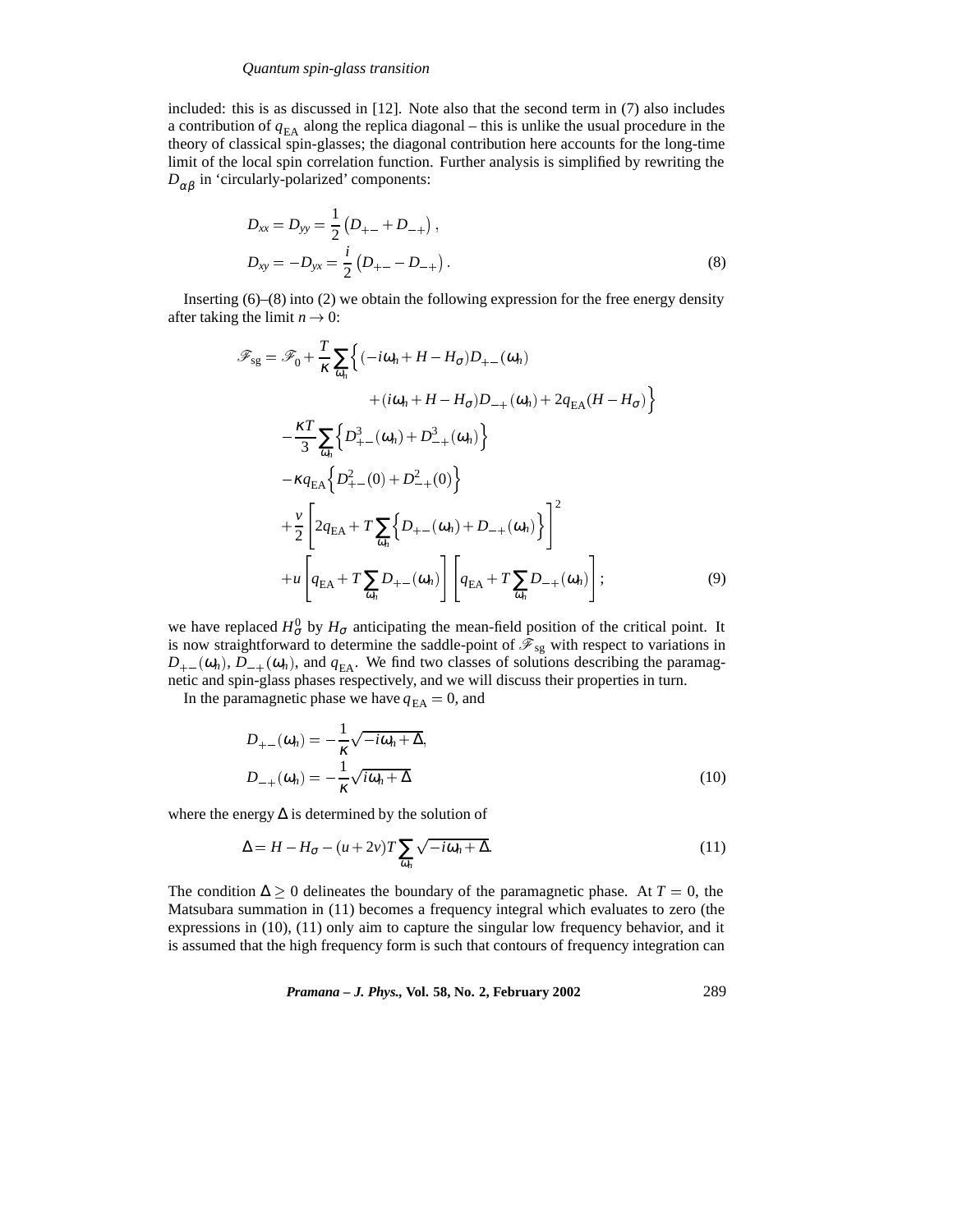#### *Subir Sachdev*

be freely closed at complex infinity). So  $\Delta = H - H_{\sigma}$  at  $T = 0$ , which demonstrates that the paramagnetic phase is stable only for  $H > H_{\sigma}$ . For  $T > 0$ , (11) can be analyzed using methods that have been discussed in some detail in ch. 15 of [18]; for  $H - H_{\sigma}$  small, its solution can be written as

$$
\Delta + (u + 2v)T\sqrt{\Delta} = H - H_{\sigma} + (u + 2v)T^{3/2}\Xi\left(\frac{H - H_{\sigma}}{T}\right),\tag{12}
$$

with the function Ξ given by

$$
\Xi(y) = \frac{1}{\pi} \int_0^\infty \sqrt{\Omega} d\Omega \mathscr{P}\left(\frac{1}{e^{\Omega + y} - 1}\right) + \theta(y)\sqrt{y},\tag{13}
$$

where  $\mathscr P$  denotes a principle part and  $\theta(y)$  is the unit step function. The expression (13) was derived for  $y > 0$  ( $H > H_{\sigma}$ ) but has been written in a manner which defines it for real *y*. Despite appearances, the function  $\Xi(y)$  is actually analytic at  $y = 0$ , and indeed it is analytic at all real values of *y*; for small *y*,  $\Xi(y) = \frac{\zeta(3/2)}{2\sqrt{\pi}} + 0.411958y + \cdots$ . For  $y < 0$ , the results (12), (13) apply in the paramagnetic portion of the phase diagram present at  $T > 0$ ,  $H < H_{\sigma}$  (see figure 1). At the critical field,  $H = H_{\sigma}$ , (12) predicts that  $\Delta = (u + 2v) \Xi(0) T^{3/2}$ ; application of hyperscaling to this quantum critical region would have implied  $\Delta \sim T \times a$  function of  $(H - H_{\sigma})/T$ , and so it is evident that hyperscaling is not obeyed by the mean-field theory. Imposing the condition  $\Delta = 0$  in (12) determines the mean-field boundary of the spin-glass phase as  $H = H_{\sigma} - (u + 2v) \Xi(0) T^{3/2}$  at small *T*: this leads to the phase diagram in figure 1 – the structure of the crossovers is very similar to those discussed earlier for other spin-glasses, and the reader is referred to ch. 15 of [18] for a review. Note that the paramagnetic phase extends to  $H < H_{\sigma}$  for  $T > 0$ , and that the expression (12) remains valid in this regime where  $y < 0$ . The free energy in the paramagnetic phase is also easily obtained from  $(9)$ – $(11)$ , and we obtain

$$
\mathscr{F}_{sg} = \mathscr{F}_0 - \frac{(\Delta - H + H_{\sigma})^2}{\kappa^2 (u + 2v)} - \frac{4T^{5/2}}{3\pi\kappa^2} \int_0^{\infty} \frac{\Omega^{3/2} d\Omega}{e^{(\Omega + \Delta)/T} - 1}.
$$
 (14)

The *T* and *H* dependence of the magnetization is determined by taking a *H* derivative of (14): we find

$$
M = M_0 \quad \text{as } T \to 0 \text{ for } H > H_\sigma,
$$
\n<sup>(15)</sup>

up to exponentially small terms, indicating that the magnetization is effectively saturated in the paramagnetic phase in this mean-field theory, as indicated in figure 2. Fluctuations will induce a more appreciable variation in the magnetization even at  $T = 0$ , as strict saturation is not possible in a disordered system.

Finally, we describe the saddle point of (9) in the spin-glass phase. Here we find the simple solution

$$
D_{+-}(\omega_n) = -\frac{1}{\kappa} \sqrt{-i\omega_n},
$$
  
\n
$$
D_{-+}(\omega_n) = -\frac{1}{\kappa} \sqrt{i\omega_n},
$$
  
\n
$$
q_{\text{EA}} = \frac{H_{\sigma} - H}{\kappa (u + 2v)} + \frac{T}{\kappa} \sum_{\omega_n} \sqrt{-i\omega_n}
$$
  
\n
$$
= \frac{H_{\sigma} - H}{\kappa (u + 2v)} - \frac{\Xi(0)T^{3/2}}{\kappa}.
$$
\n(16)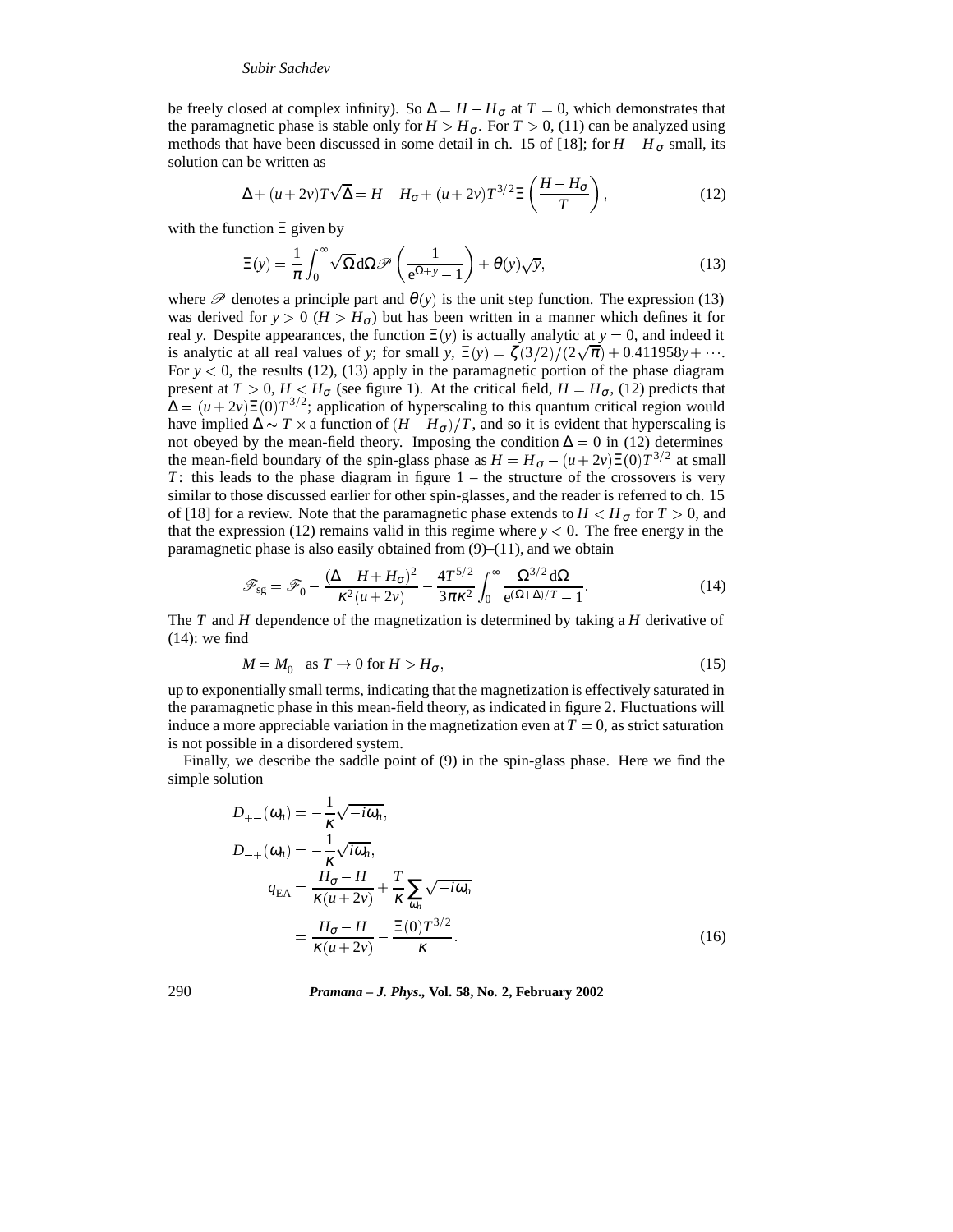The last expression identifies the same boundary of the spin-glass phase (where  $q_{FA} = 0$ ) as that determined above. The free energy can also be computed as before, and we obtain

$$
\mathcal{F}_{sg} = \mathcal{F}_0 - \frac{(H_{\sigma} - H)^2}{\kappa^2 (u + 2v)} - \frac{4T^{5/2} \Gamma(5/2) \zeta(5/2)}{3\pi \kappa^2},\tag{17}
$$

and the magnetization follows as its *H* derivative. Now we find

$$
M = M_0 - \frac{2(H_{\sigma} - H)}{\kappa^2 (u + 2v)} \quad \text{as } T \to 0 \text{ for } H < H_{\sigma}.
$$
\n<sup>(18)</sup>

Comparing with (15) we see that there is a kink in the magnetization at the quantum critical point  $H = H_{\sigma}$ , as shown in figure 2. This singularity survives fluctuation corrections, even though the mean-field saturation of the magnetization in (15) does not.

This paper has outlined a scenario by which 2DEG can exhibit a quantum phase transition at a critical in-plane applied magnetic field  $H = H_{\sigma}$ : the transition is induced by the destruction of spin-glass order in the plane orthogonal to the applied field. We have argued that the instabilities of the spin exchange Hamiltonian for the ordered Wigner crystal to ferromagnetism and to spin-singlet states lend support to the possibility of spin-glass order in the disordered 2DEG. It would be interesting to compare*H*, *T*, and density dependent data to scaling forms like (4), (5). Theoretical analysis of the transport properties of the field-tuned transition at  $H = H_{\sigma}$ , and also of the density-tuned transition for the case  $H_{\sigma} = 0$ , will be of interest.



**Figure 1.** Phase diagram of the quantum spinglass described by  $\mathcal{S}_{sg}$  in (2). The full line is a phase transition marking the mean-field boundary of the spin-glass phase – in  $d = 2$  spin-glass order may only be present at  $T = 0$ . The dashed lines are crossovers into the quantum critical region, which survives fluctuations in  $d = 2$ . With hyperscaling, the characteristic energy in the quantum critical region  $\sim T$ ; the mean-field theory has this energy  $\sim T^{3/2}$ .

**Figure 2.** Mean field prediction for the magnetization, *M*, as a function of *H* at  $T = 0$  in (15) and (18). Upon including fluctuations, the singularity at  $H = H_{\sigma}$  will survive but the magnetization will be *H* dependent for  $H > H_{\sigma}$ . At *T* > 0 the singularity at *H* =  $H_{\sigma}$  will be rounded out on a scale *T* if hyperscaling is obeyed by the critical point.